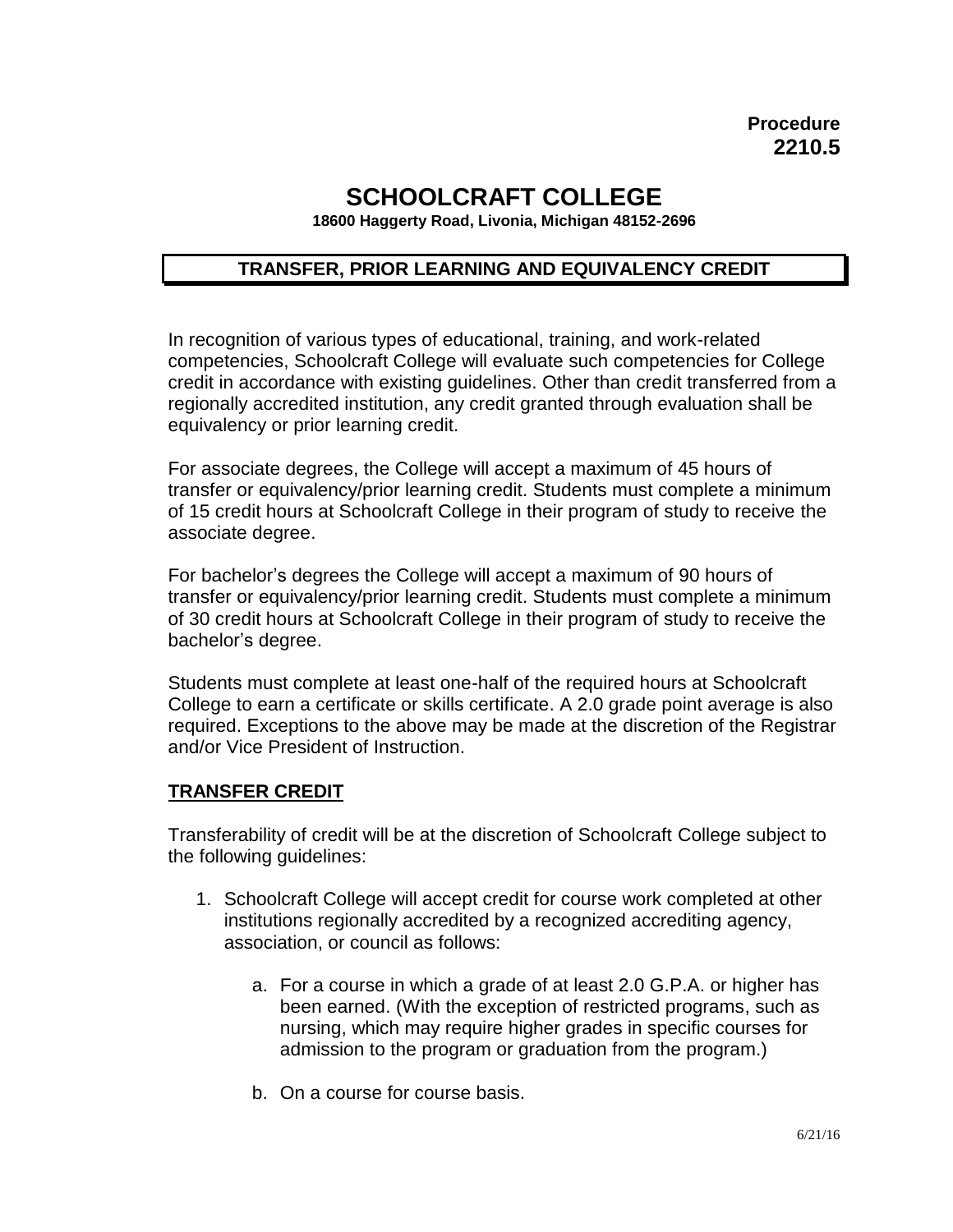- c. On a general credit basis for courses that are not identical.
- d. A course with a lower credit hour value than an equivalent Schoolcraft College course will receive credit values as assigned by the issuing institution.
- e. A course with a higher credit hour value will receive the Schoolcraft College course credit hour value. Excess credit hour value is applied as general credit as needed.
- 2. Course work successfully completed at institutions not accredited by a regional accrediting agency, association, or council will be evaluated for credit hour equivalency by the appropriate associate dean or dean and may be approved by the Vice President and Chief Academic Officer.
- 3. Students working to obtain the MACRAO designation (through Summer 2019) on their Schoolcraft transcript must earn at least one-half (15 credit hours) of the MACRAO applicable courses at Schoolcraft College. Courses used in fulfilling the MACRAO certification must have grades at a 2.0 or higher. Students working to obtain the Michigan Transfer Agreement (MTA) designation on their Schoolcraft transcript must earn at least one academic credit at Schoolcraft College. Courses used in fulfilling the MTA certification must have grades at a 2.0 or higher.

# **EQUIVALENCY CREDIT**

Equivalency credit may fulfill partial degree requirements from Schoolcraft College, as described above. Equivalency credit is defined as any form of prior learning credit that does not come in the form of transfer credit.

Schoolcraft College will grant equivalency credit subject to the following guidelines:

# *COLLEGE LEVEL STANDARDIZED EXAMINATION CREDIT*

1. College Level Examination Program (CLEP). Schoolcraft College will award college credits for College Level Examination Program (CLEP) tests. To receive credit, the student must achieve the minimum scaled score recommended by the American Council on Education (ACE).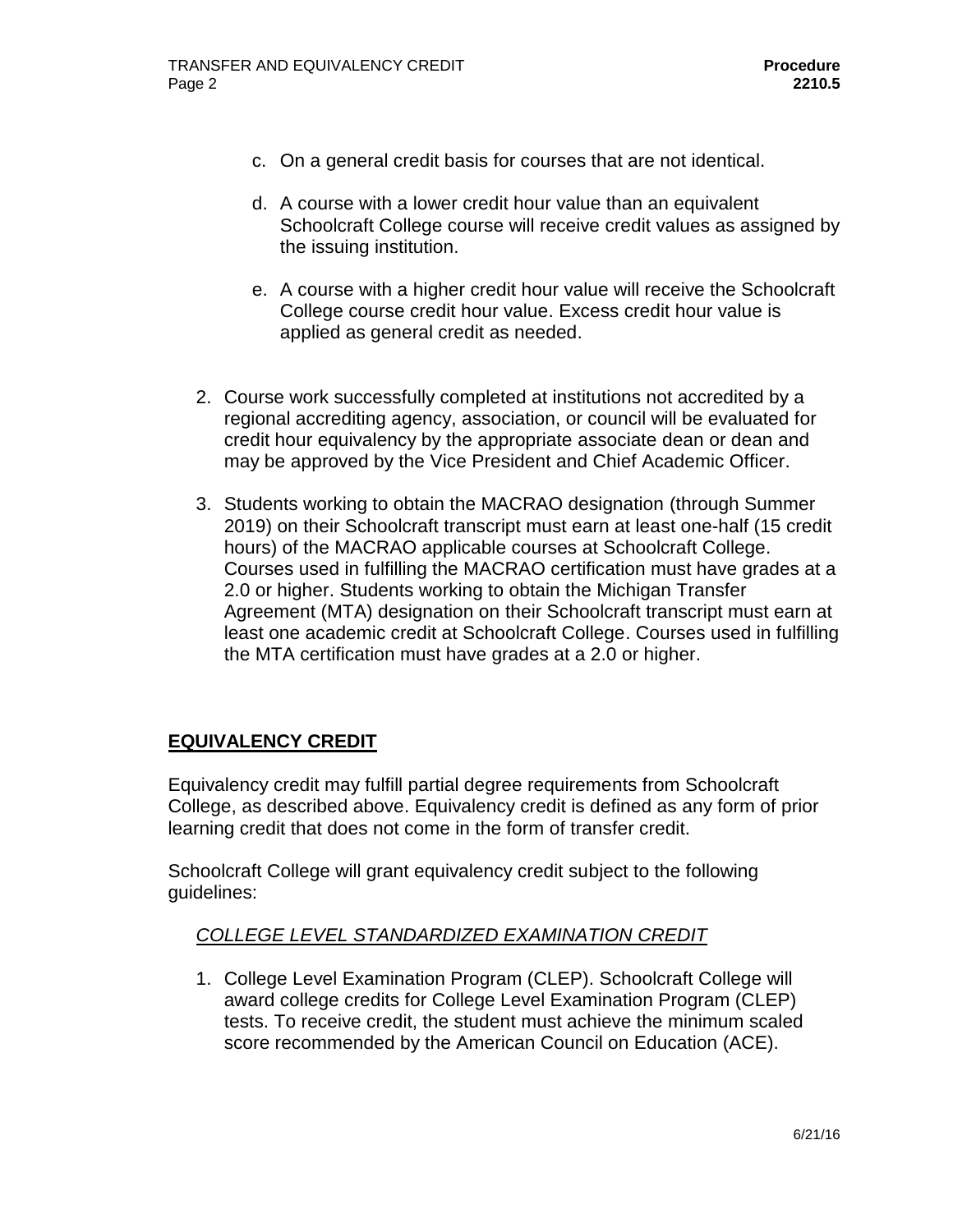- 2. Advanced Placement (AP). Schoolcraft College accepts all Advanced Placement (AP) scores of three (3) or higher for comparable course(s) offered by the College.
- 3. DSST. Schoolcraft College will award college credits for DSST (military) testing. To obtain credit, the student must achieve the minimum scaled scores recommended by the American Council on Education (ACE).
- 4. National Occupational Competency Testing Institute (NOCTI). Schoolcraft College will award College credits for NOCTI testing. To obtain credit, the student must achieve the minimum scaled scores recommended by the American Council on Education (ACE).
- 5. Consideration will be given for other national standardized examinations for College credit in accordance with existing procedures.

# *CREDIT BY EXAMINATION*

Schoolcraft College will grant credit by examination for students pursuing the bachelor's or associate degree, in accordance with the guidelines below. Not all Schoolcraft College classes are available for credit by exam.

- 1. If an appropriate standardized college level examination, e.g., CLEP, AP, etc., is available in a discipline, the standardized test will be taken rather than credit by examination.
- 2. Certain courses whose content is defined by agency mandates are not eligible for credit by examination. Such courses include, but are not limited to, police, fire, and emergency medicine.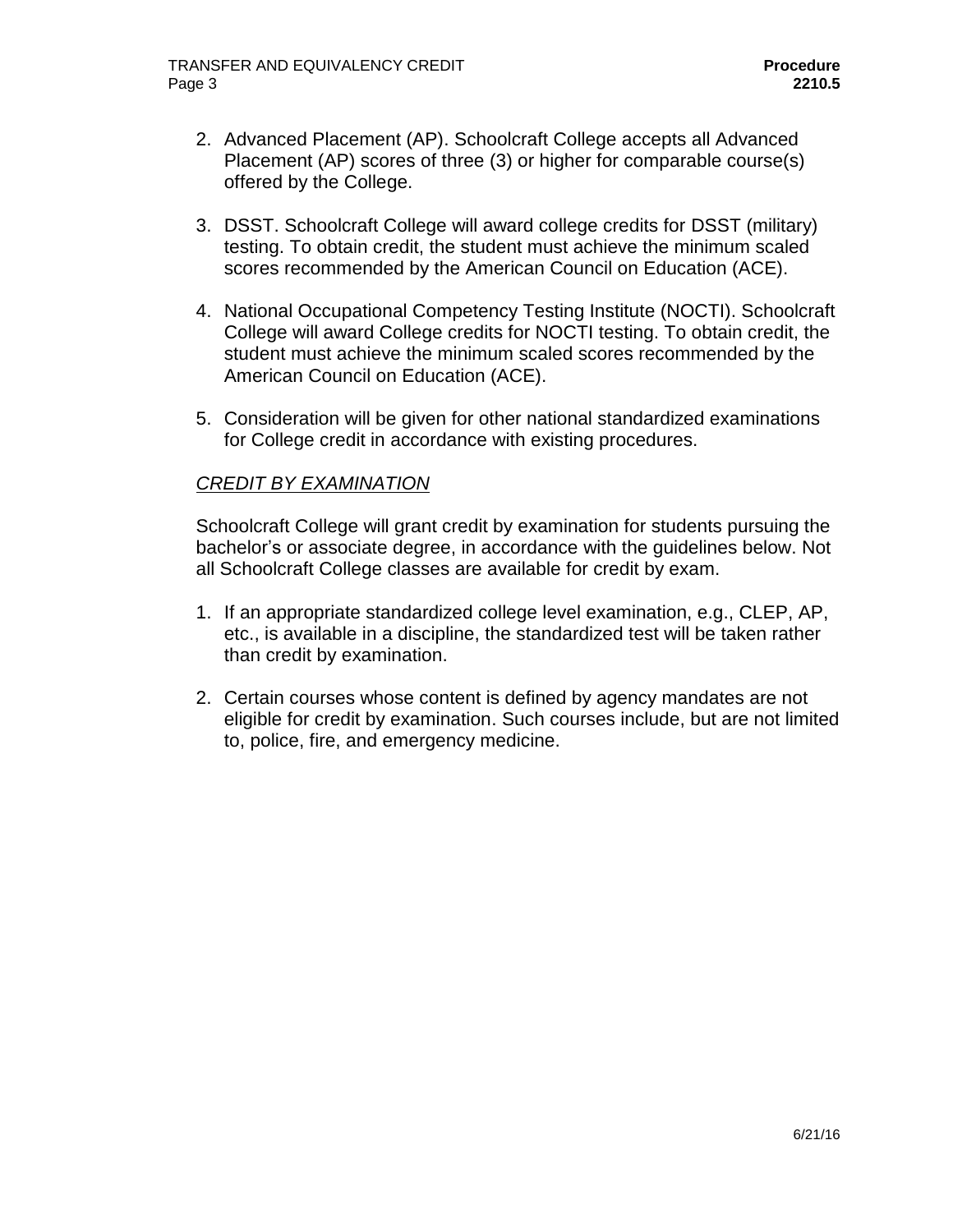- 3. The opportunity to attempt an examination will be granted only when a faculty member of the appropriate discipline is assured that the applicant is qualified by previous experience or education. The faculty member will then make the recommendation to the appropriate administrator.
- 4. To receive credit, the student must achieve a minimum grade of 2.0 on the examination.
- 5. The student must pay the appropriate per credit hour fee prior to taking the exam.

## *CREDIT FOR PRIOR LEARNING*

Schoolcraft College may grant credit for work related competencies for students pursuing the bachelor's or associate degree based upon the submission of appropriate documentation and upon competency assessment by the appropriate discipline and associate dean or dean.

- 1. The student must submit a portfolio which includes clear documentation and demonstration of competencies, including documented evidence that the material presented in the portfolio is true and accurate.
- 2. A personal interview to determine and evaluate the level of knowledge gained through the prior learning and to assess whether the experience meets course objectives and outcome measures will be held between the student and a faculty member of the appropriate discipline, in conjunction with the associate dean or dean.
- 3. Upon approval of competencies, course credit will be generated.
- 4. The student must pay the appropriate per credit hour fee prior to the granting of credit for prior learning.

### *CREDIT FROM LICENSURE AND/OR PROFESSIONAL CERTIFICATION*

Schoolcraft College may grant credit for certification, licensure, or continuing education units to students who are pursuing a bachelor's or associate degree at Schoolcraft College in accordance with existing guidelines.

1. The student must supply documented proof of the status achieved from the nationally recognized certification organization, state licensure board, or institution providing continuing education units.